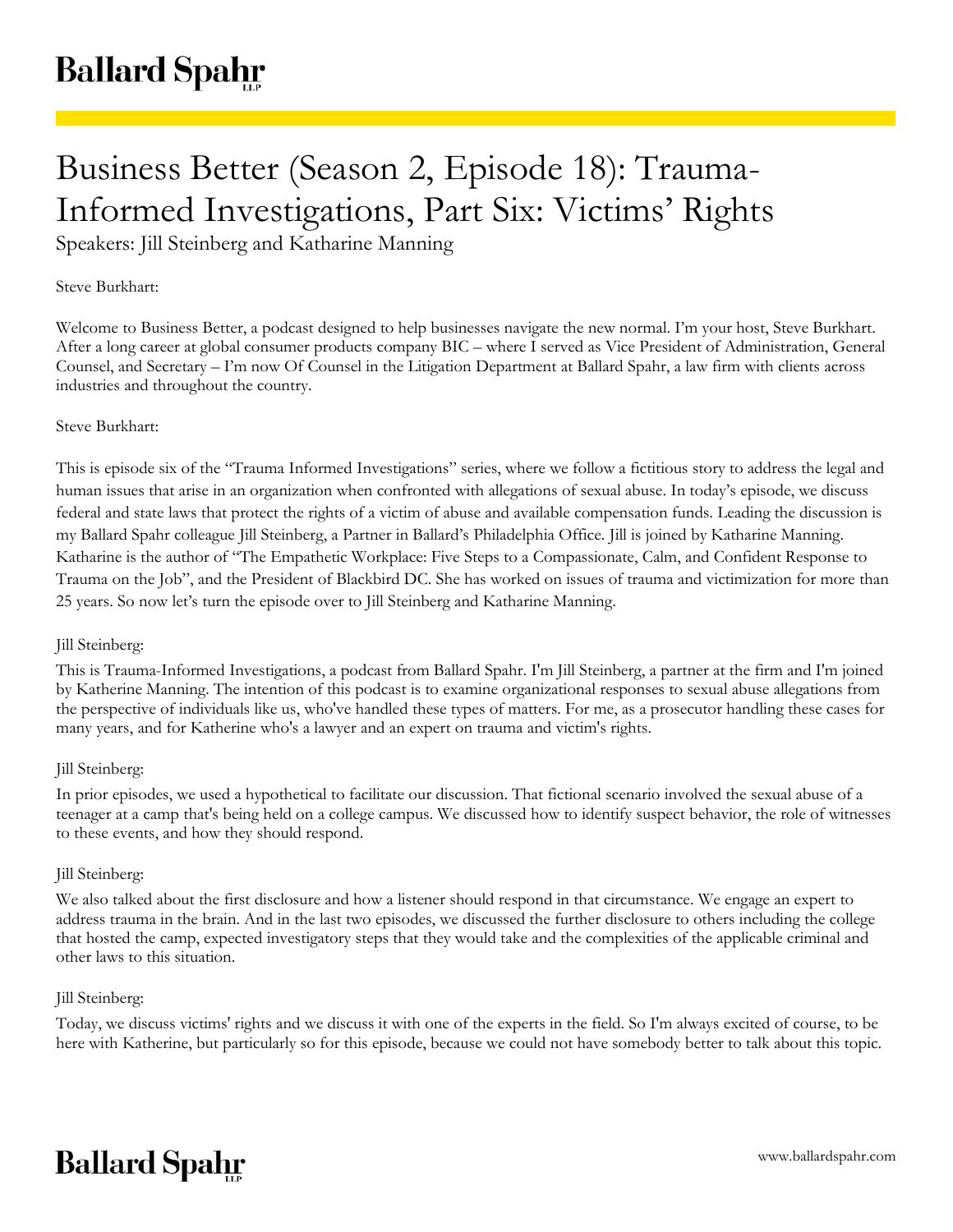I don't know, Jill,. This might be one of those be careful what you wish for kind of moments because this is definitely a topic that I can geek out on. So I was at the justice department for about 15 years and my main area that I worked on was victim's rights. So I have a lot of thoughts on this. I'm going to try to give just a high level overview of what victim's rights are and how they can play out in a criminal case.

## Katharine Manning:

And then I'm hoping we can also talk some about services that victims are entitled to and other ways that victims can try to have a voice in the proceedings as they move forward. So first off, let me just say, in general, victims rights are a statutory or constitutional guarantee of certain rights in the criminal justice process that are guaranteed to victims as defined in those laws.

## Katharine Manning:

So every state in the US has a victim's rights law and the federal government does a lot of tribes, also have victims' rights laws. In a lot of states, those are also constitutional rights. Federally, they're not constitutional. They're statutory. The rights in general are designed to guarantee victims of voice in proceeding. So they say things like victims are entitled to know what's happening in the proceeding or entitled to know when hearings are happening. When is trial, when is the sentencing.

## Katharine Manning:

They're entitled to other kinds of information like when the defendant is arrested or how the criminal case is proceeding, how the investigation is proceeding. They're entitled to things like the right to confer with the prosecutor or to share with the judge, their views on how the case should proceed.

#### Katharine Manning:

They're entitled to restitution, which is financial compensation from the defendant for harms caused as a result of the offense of conviction. They're also entitled to rights to protection from the accused and for privacy. Respect for their dignity and privacy as the case proceeds. All of these vary a lot from jurisdiction to jurisdiction, but those are just on a high level the types of things that victims are guaranteed.

## Katharine Manning:

If you are a victim in a case or might be, or if you're interested in learning more about the rights in your jurisdiction, I would suggest looking up the rights for your particular area. So there's a few ways to do that. One is you can just literally Google your state plus victim's rights. So Wisconsin victim rights law and see what comes up. And usually, the state AG's office will have a listing of the victim's rights. And you can just read through them. Often, they'll even have a brochure available online that explains the rights and gives you some detail about what the rights are and how to get access to them.

#### Katharine Manning:

If you can't find them that way, there's also a website which is victimlaw.org. So that's V-I-C-T-I-M-L-A-W.org where they list every victim's rights law by jurisdiction. So what you can do is search through there and find your particular jurisdiction. Again, maybe it's the victim's rights for the Navajo nation or for the state of Maine. You can find the listing on there and be able to read through it yourself and see what rights are available for your jurisdiction.

#### Katharine Manning:

Again, though, in general, the purpose of these rights is to ensure that victims get the information and the opportunity to provide input into the criminal case. So as we talked about a little bit last time, Jill, some of this can depend on the definition of victim, which can depend on how the case is charged. So we talked last time about how there can be state and federal proceedings going forward at the same time. And in the federal case, for instance, maybe the charge is something like commercial, sexual abuse of minors, or what's commonly called child pornography.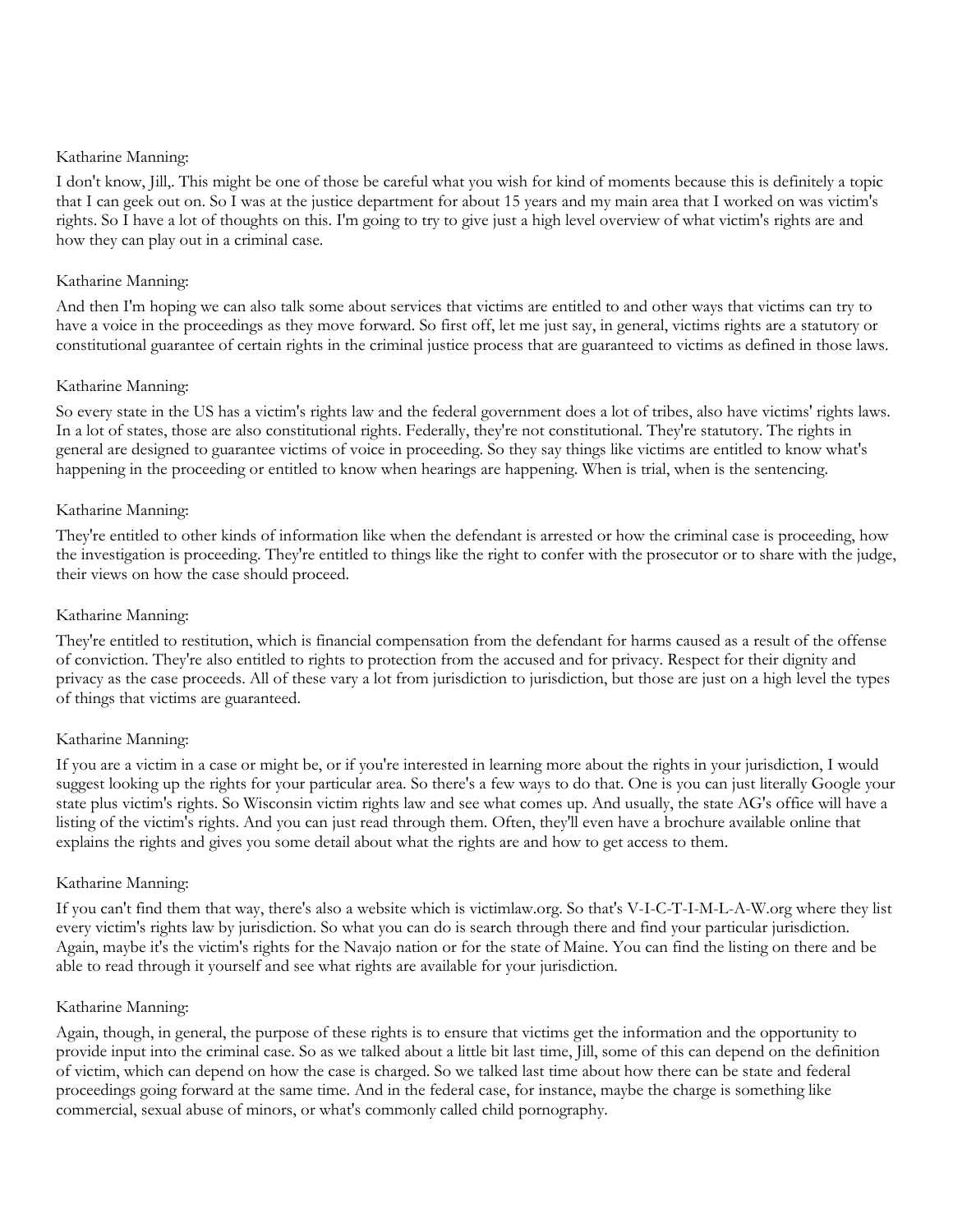It's the images taken. If the particular victim is not a victim of that crime, but maybe is a victim of some other crime. Maybe those images were used to groom the person for a sexual abuse. That sexual abuse case might be preceding on the state level. The federal level could be the distribution of the images that were used for the grooming. That victim is going to be entitled to rights in the state case, but may not be in the federal case.

## Katharine Manning:

That doesn't mean that they weren't hurt. Obviously, they were hurt. It's just because of the way that the crime was charged. And in the federal system, as we've seen in numerous cases over the years, what the courts are looking for is who was a victim of the count that was charged in court. Like if you read the indictment, who would you say was harmed by the count set forth in that indictment.

## Katharine Manning:

For those who may not be victims of the count, but they have an interest in the case, you still can learn about it. There's nothing that bars you from getting information. Most of the information that victims are entitled to is public information anyway. So you can still reach out to the prosecutor or the agent or the victim advocate and say, "Can you please let me know what's happening in this case? It pertains to my ex-husband and I need to know if he is out of jail or not because I need to protect myself." Those kinds of things that can really affect people.

## Katharine Manning:

It's okay to reach out and seek that information from the individuals in the criminal justice process. I wanted to dive in a little bit deeper on a few of the rights next. So one of the rights that is more publicly seen is the right to be heard. Some of you may have seen online, there are the victim impact statements in a lot of different cases.

## Katharine Manning:

One impact statement that is widely available online is from Chanel Miller who was sexually assaulted by a swimmer at Stanford. And her statement is really, really compelling and profound. In addition, impact statements from a lot of the victims of Larry Nassar's abuse are available on YouTube and can be seen. Victim impact statements are in a lot of ways of very powerful opportunities for victims to have their voice heard in the criminal proceeding. They're pretty open in what they can discuss, but the ultimate purpose is to provide information to the judge and to the defendant about the impact of the crime, how it affected them.

## Katharine Manning:

So victims may choose to submit a statement in writing or sometimes they can submit it morally, stand up in court and present it. And it's really a chance for them to talk about how the crime affected them financially, physically, emotionally, maybe talk about the impact on others in their lives, family members as well. They can really be an incredibly powerful opportunity for victims to have a voice in the proceeding and really talk about how the crime has affected them. Jill, was that your experience as well?

## Jill Steinberg:

My experience as a prosecutor is that you really are looking for more input from the victim. I had a thirst for that, and I actually found that I wanted to communicate with them sometimes more than they wanted to communicate with me. And that was one of the many lessons that I learned during the course of my time with the government and working on these cases is that it's so individualized. What somebody brings to the case. The history that they bring, their view of the government, the family and how involved the family is and how the family impacts the victim and the level of participation that the victim might have because of the impact of the family.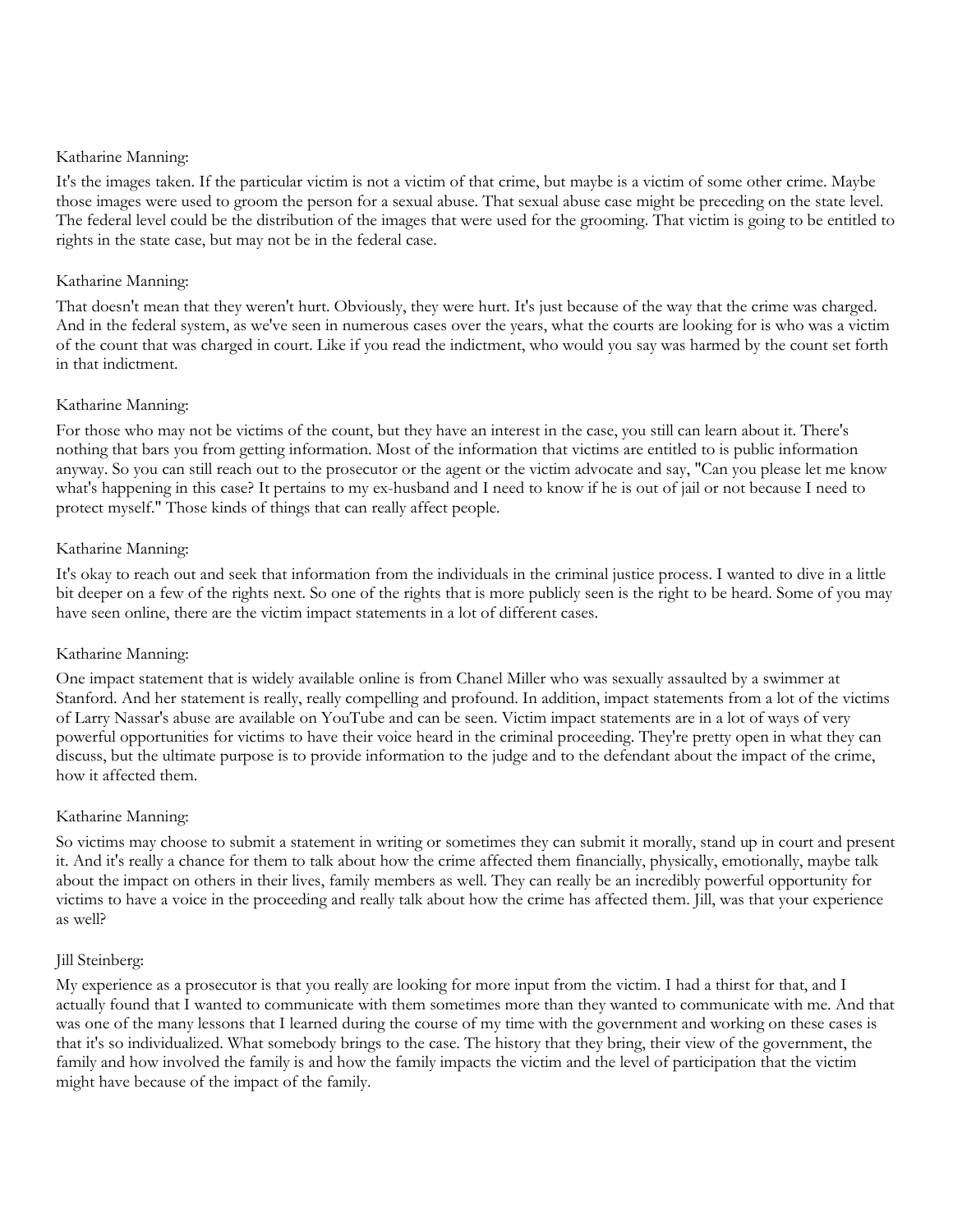It's so complicated. And particularly when the victim and the offender might be related, it adds levels of complication that it's not even capable of being described in a podcast of this length. My perspective is like more, give me more. And I think with recent events, sometimes it's been portrayed as not a relationship that's synergistic. The victim and the prosecutor, somehow it can be antagonistic and it shouldn't be that way, and it's not normally that way. It's unfortunate that we've had these circumstances that have been publicized where it appears as if that relationship isn't as good as it should be because it should be.

## Jill Steinberg:

And I think the key to making it as good as it can be is just open communication. And the things that we're talking about on this podcast, I hope will enable people to communicate better about some of these issues, because some of it is genuinely complex like who is technically a victim in this indictment? Why are they not talking to me? Why am I not getting notifications?

## Jill Steinberg:

There's a reason for that, but you have to have that conversation in order to understand what your role is. So from my perspective, even if somebody was not technically considered a victim of the crime and the indictment, I'm still interested in hearing from that person, because when you're looking to resolve a case whether it's choosing the charge or make a sentencing recommendation, you need to hear the whole story. And in federal court, we call it a related conduct.

#### Jill Steinberg:

So you're looking for the entirety of the conduct, the entirety of the defendant's actions to determine what a reasonable sentence is under the statute. And that might not be specifically related to what is charged. You're looking at the whole course of this person's life. The good things in that person's life, the bad things in that person's life, and you're charged with making a reasonable sentence on behalf of the government.

## Jill Steinberg:

So you want to consider everything about the defendant, about the victim and about all the related conduct. So it's enormously important. And just as a foundational issue for individuals who might be in the system, we talked a little bit about in the last episode that there are these automatic notifications that are generated when a case is charged to individuals who are technically considered victims of the charge conduct.

## Jill Steinberg:

But sometimes before the case is charged, there's a lot of uncertainty because they may not be getting these notices. So I think the absence of information can sometimes be the worst. You're just waiting and you're waiting to hear what's going to happen. It causes just of a lot of anxiety. So I always tell people, just try and communicate upfront about, "If you don't hear anything, you shouldn't make any assumptions. You should call me. Here's my number. This is our victim advocate. You can call that person. Here's the agent. You can call that person."

## Jill Steinberg:

Have open avenues of communication, and upfront assess how involved that person wants to be. You're talking about victim impact statements. It's one of a range of options for individuals to participate in the process. And one of the things I say at the very beginning is start thinking about what level of involvement you want to have. Some people are like, "Don't talk to me. Tell me when it's over." And then there are other people who really want to hear every single thing.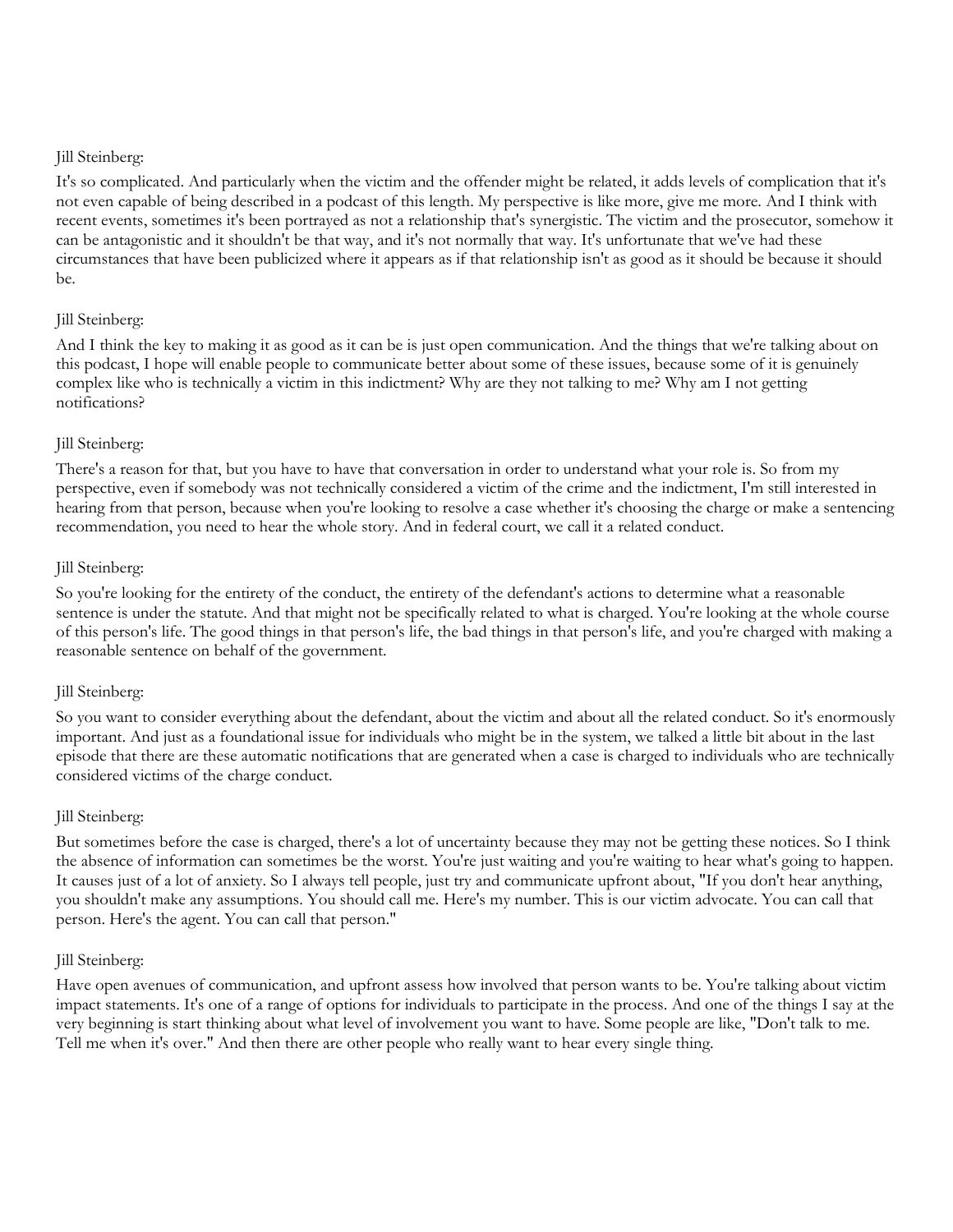They want to come to court every time there's a court appearance. And part of the process of building a relationship of trust and having a good relationship throughout the course of the case is measuring how much communication that person wants. And if they don't want to hear from you, make note of it and check in only when it's significant or there's a major event.

## Jill Steinberg:

Don't wait until the end. I wouldn't take that person that literally, because they might change their mind, but be careful then about being overly communicative when that might be retraumatizing to that person. And similarly, if they ask you to communicate, make sure there's someone on your team who is in fact communicating regularly with the right person. If it's someone who's a young victim, then of course that might be that person's parent or guardian.

## Jill Steinberg:

Identify the appropriate person and make sure that you continue to communicate and give them options. Because I think one of the things that happens is it's like, "You're in or you're out." But that's not really true. You don't have to commit at the beginning of a case to testifying, to being fully involved, to showing up at every hearing. You can think about it throughout the process. And there are even ways to make a trial go forward and to get the result you want to get with minimal levels of participation.

## Jill Steinberg:

There are times when you need to have a full level of participation, you need to have testimony. Other times you can work around it. So I always just say to people, just keep an open mind and keep talking throughout the process to figure out what's going to work best for everybody, because ultimately you're trying to reach a just result.

## Jill Steinberg:

If you're working as a prosecutor, you're doing so on behalf of the government and the victim is a very important part of the process, not the person you're representing. So the case might go forward and the victim might be forced into a situation that he or she doesn't want to be in. But that is very rare. It's very rare. Usually, if you have an open line of communication and you're talking throughout the process, you can get to a resolution that is fair and right on behalf of the community and also is going to do as well as you can do for the victim.

## Jill Steinberg:

I just think it's just so important just to keep an open mind and avail yourself of every option as the case is proceeding whether it's a criminal case or it's a non-criminal investigation. Don't close off all the different possibilities as you're progressing through the matter, because people's minds change, situations change. The evidence changes. All of a sudden, you'll get, for example, electronic evidence that suddenly makes the victim's participation less important.

## Jill Steinberg:

So, for example, if you have a photograph or a video of certain conduct, you might not need that human being to testify. So you might not know that at the beginning, but all of a sudden you do the forensics and you have the evidence you need, and that person doesn't need to necessarily appear in court anymore. So I always have just given this advice to people. It's just keep the communication lines open, keep the options open. Don't rule anything out, and don't cut people out because they might not want to cooperate at the beginning. There are always things that we can do to at least provide services and support whether or not that person wants to fully participate.

## Katharine Manning:

I totally agree, and I think all of that equally applies if you're talking about an internal investigation or civil litigation as well. The reason that we have the victim's rights that we do are because victims fought for them. So they went to court. They went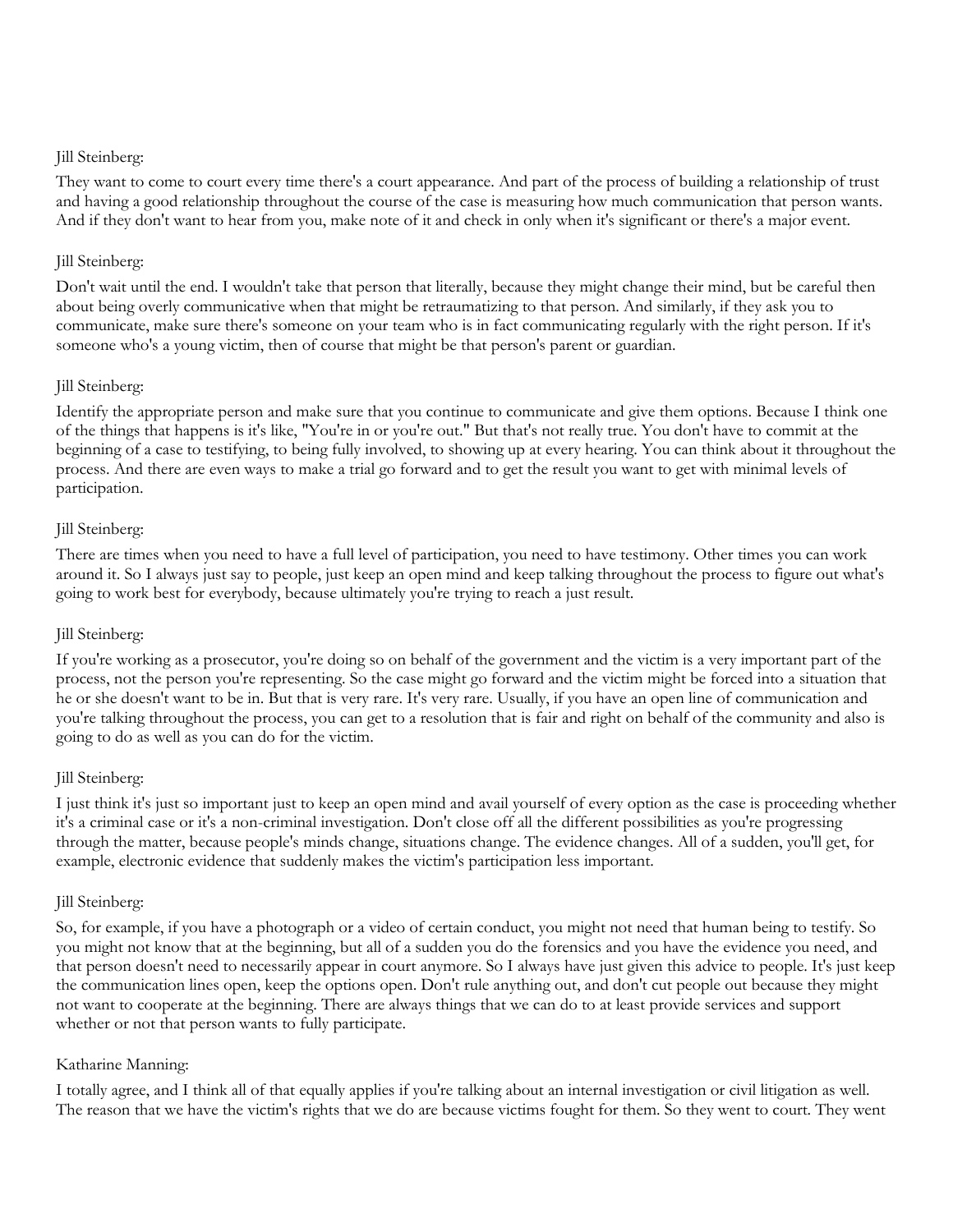to legislatures. They lobbied for these rights to things like information to protection for a voice, the ability to be heard in the process. Those same desires are going to be present during a civil litigation or an internal investigation as well.

#### Katharine Manning:

So it is worthwhile to use those as your touchstones, as you're moving forward in any kind of investigation. What can we do to be giving autonomy to the participants in this process? What can we be doing to protect them, protect their privacy, give them a voice, make sure they have the information that they want in the way that they want it.

## Katharine Manning:

We should be using these in any proceeding in terms of trying to give back as much autonomy as we can. One other thing I wanted to talk about just specifically on this issue of notification. If you are a victim, or if you are helping a victim in a criminal case, there are two main types of victim notification on the federal level. It's called the victim notifications system and you should be receiving affirmative notifications, meaning you should be getting an email, a phone call or a letter, some sort of reaching out to you to provide notices on the stateside notifications for the most part are provided through VINE, V-I-N-E. And if you go to vinelink.com, you can find out information about how notification is provided in your state.

## Katharine Manning:

In some states, you are required to opt into notification. And it might be that you have to affirmatively check a website or call in to get information on the case. But I just wanted you to know about those two options. If you are in a situation where you think, "I know that there was some sort of investigation begun and I haven't heard a word about it, that can be a way for you to try to find out what's going on.

## Katharine Manning:

I wanted to talk next, Jill, about the issue of privacy, which I know is something that can be so crucial in a lot of cases, particularly in the case that we're talking about where we have a hypothetical child sexual abuse case. There will be a real need for privacy. I mean, in sexual abuse cases, no matter what, but in particular where there are children, issues of privacy are tremendously important.

## Katharine Manning:

So I wanted to know if we could talk a little bit about some of the privacy protections that are available in the criminal justice system. First off, I'll just point out that in most jurisdictions, victims do have a right to privacy. And sometimes that is specifically things like private information about the victim shouldn't be entered in the public record, or shouldn't be disclosed to anybody without a need to know it. But there are other types of protections that can be provided to children and even to adults in the criminal justice process. Can you talk a little bit about those?

#### Jill Steinberg:

Sure. One of the things that happens in the course of a criminal case, and we reference this a little bit in the prior episode is the issue of discovery, meaning information that the government provides to the defendant and his counsel regarding the case is in many circumstances, constitutionally required by statute and the rules of procedure.

#### Jill Steinberg:

And when that kind of information is provided, the names are taken out of the documents. So they might be substituted with initials or just entirely removed. Of course, the defendant knows who the victim is and the defendant's lawyer knows who the victim is, but at least in terms of that documentary evidence that's turned over somebody's name is not floating around.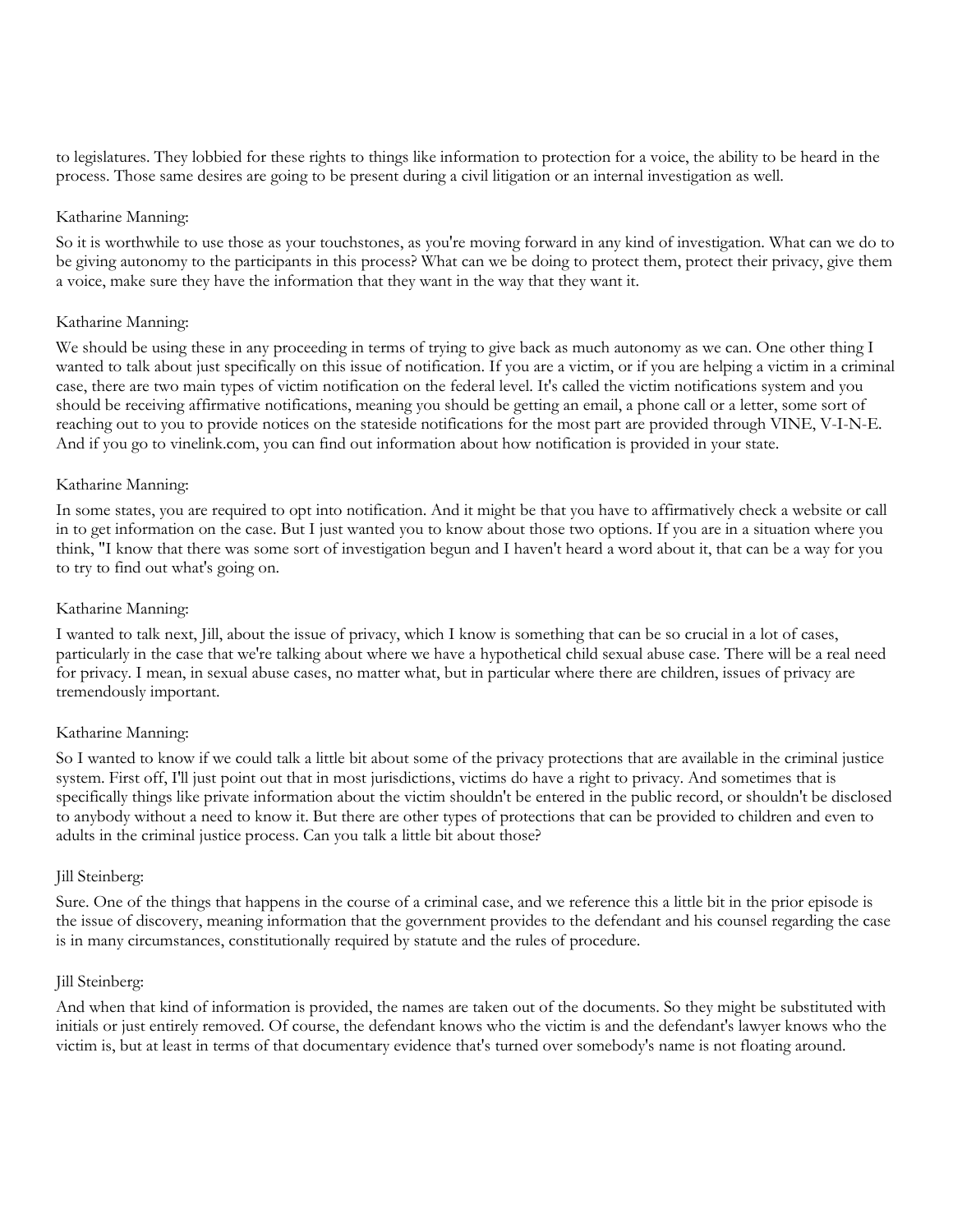So those type of things happen to make sure that an individual's name and other personally identifying information, whether that's an adult or a child is not turned over and floating around in the public space. There are times when it's difficult to do something like that because the quantity of information you might be worried have I caught every time this person's name is used for example or every time that person's phone number is in the document.

#### Jill Steinberg:

We also do things that we call protective orders, which restricts the distribution of documents and other materials that are provided in discovery. So there are a number of different things that can be done to eliminate someone's name in the case of a minor. In the case of adult, you might not be able to eliminate the use of that person's name. But to at least sort of cabin sort of the number, the places where it can go, the number of people who can have access to it.

#### Jill Steinberg:

So those are some of the approaches that we use. One of the things that comes up is the issue of confrontation in court. When you go into court, it's a public courtroom. If the case is tried a person testifies, then that person has to testify in the presence of the defendant. That's really not something that you can get around.

#### Jill Steinberg:

Every once in a while, there are circumstances where sometimes the victim can testify in a separate physical location, and there might be a closed circuit camera. It's not common, and it's discouraged generally to have any sort of barrier in terms of a defendant's right to confront the witnesses against him or her. So ultimately that is something that we need to talk to victims about is there's likely going to be that moment when you'll be physically sitting in a courtroom with the person who perpetrated this crime, if the case goes to trial.

#### Jill Steinberg:

That's one of the few things that is hard to control. Most of the other parts of the process, we can exercise control over. We can limit the distribution of information, the use of the person's name. Even the transcript of a proceeding can be sealed or redacted before it goes on the docket. So people wouldn't be able to publicly to get onto the public docket and pull information that has someone's name on it. But I'm just careful to say that there are a few areas where the government is limited based on the constitutional rights of a criminal defendant.

#### Katharine Manning:

I think in particular when we're talking about a sexual assault like we are with this hypothetical, sexual assault is such a loss of control, loss of autonomy. I think it behooves everybody who is interacting with that person to do everything they can to try to give them as much control back as possible throughout the system. So that means wherever possible taking steps to protect their privacy, keep their name out of public records, let them make choices about what they want disclosed and where that is not possible, where there's going to have to be information disclosed that they don't want to have disclosed, giving them as much warning as possible and being as clear as we can about why it has to be disclosed when and who it's going to.

#### Katharine Manning:

Throughout the process, our goal should be trying to give as much power back to that individual victim. And again, this applies in the criminal case as well in civil litigation, internal investigations, being very mindful of the fact that this is someone who has suffered a tremendous wrong, been acted upon, and we want to make sure that we can do everything we can to give some power back to her.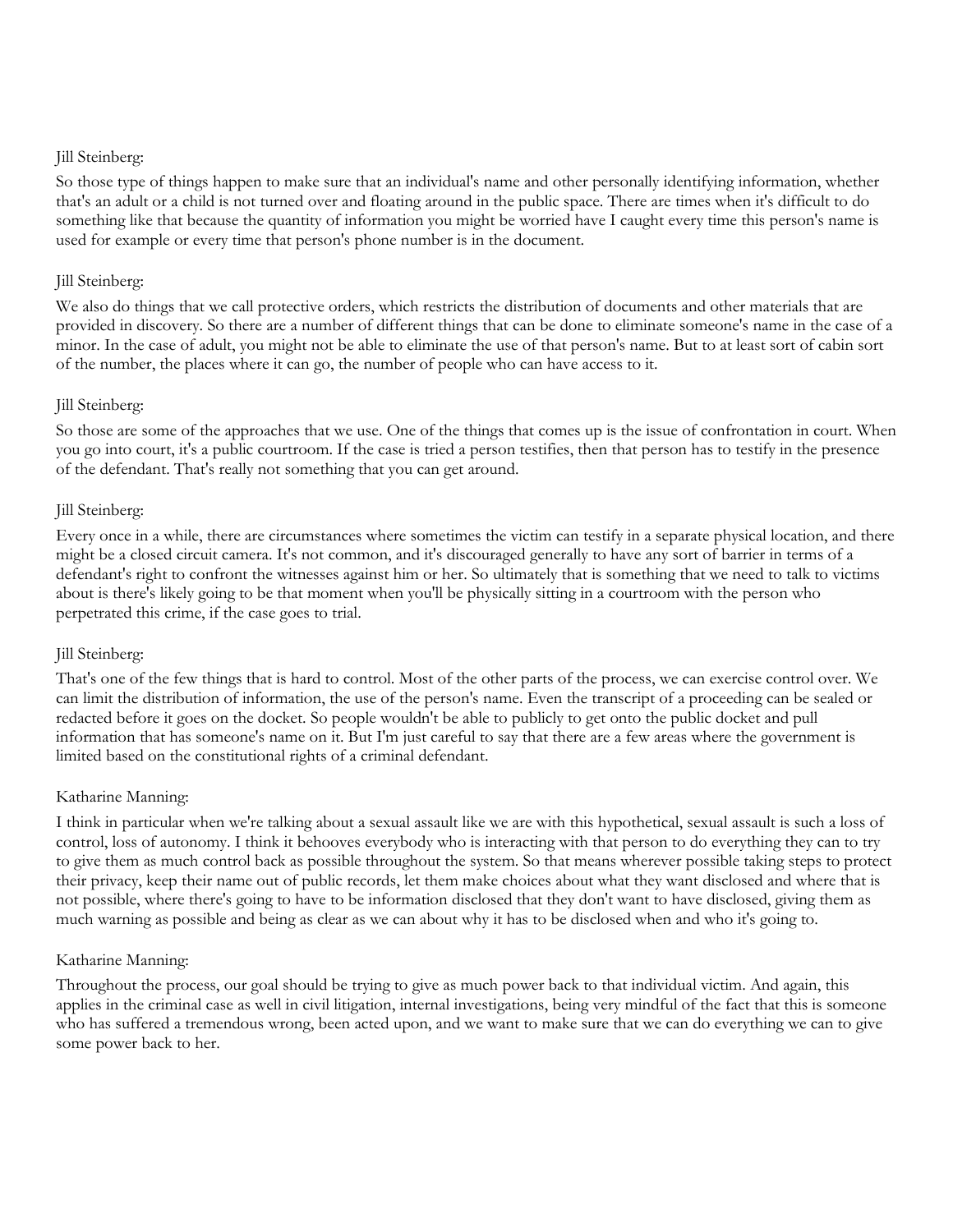And I think part of giving power back to somebody is trusting them with information that he or she might not like. And sometimes there's this sort of kindness. I think it's motivated by kindness, wanting to tell people what they want to hear. We can create more protections for you than really can exist. "Oh, you won't ever have to testify. You won't ever have to confront this person." Well, maybe, maybe not.

## Jill Steinberg:

And the last thing you want to do is set an expectation with this person that you can't meet because it's a trust building process and they've already been put in a position they did not want to be put in and have been likely traumatized. So I think the best way to build trust even if it's hard is to tell people the parts that are good and the parts that are not so good.

## Jill Steinberg:

And even if he or she doesn't like what she hears, it's like, "Well, I'm going to shoot you straight though at the end of the day." Because there might be times that the victim or the victim's family and the government doesn't see eye to eye on certain things, whatever those things might be. And the best that you can do sometimes at the end of the day is to say, "Well, you know what, we had this conversation. We see things differently, but we're walking away from this with mutual respect and understanding."

#### Jill Steinberg:

And that's not where you want to be. You want to be in a place where you see things the same way, but on occasion you don't. But at least they've come away from it thinking that they've been heard. There's such a fundamental, I think, lack of trust. There's already probably a lack of trust in our government and our institutions as it is because of things that have nothing to do with this subject. But then when someone has been a victim of a crime and in this scenario, it has happened on a college campus or it might have happened by somebody who's in power and has been trusted by an organization to have a youthfacing job, for example, it further erodes that trust in these institutions, that this person was in a position to do this.

## Jill Steinberg:

Now, you're looking towards these very institutions to solve the problem. It's obviously going to be met with a good bit of skepticism. So going into it, you have to recognize where the victims and their families are coming from and give credit to that because it's deserved. That skepticism and that concern is deserved. And you see what's happening with these various cases in the media. It just keeps happening.

#### Jill Steinberg:

So people rightly start to question. So I think the best you can do is just be honest about what it is you can and can't do. And that's sort of hopefully the start of building a better relationship and the best result you can get going forward.

#### Katharine Manning:

I totally agree. I often say that you can tell somebody almost anything if they know that you are doing it from a place of respect and honesty. They might not like what it is that you're sharing, but if they know they can trust you and that you aren't going to evade or wiggle out of it, the worst possible is to stop picking up your phone and just try to avoid the conversation or to overpromise something that you can't deliver on. So much better to just be clear from the beginning about what limitations you have or the system has or what is going to be required of the individual.

#### Katharine Manning:

In a similar vein, I want to talk a little bit about protection. This is an issue that comes up in a lot of cases. Physical protection from the accused or the person who is the subject of the complaint. What can be done to keep the victim or the complainant away from that individual?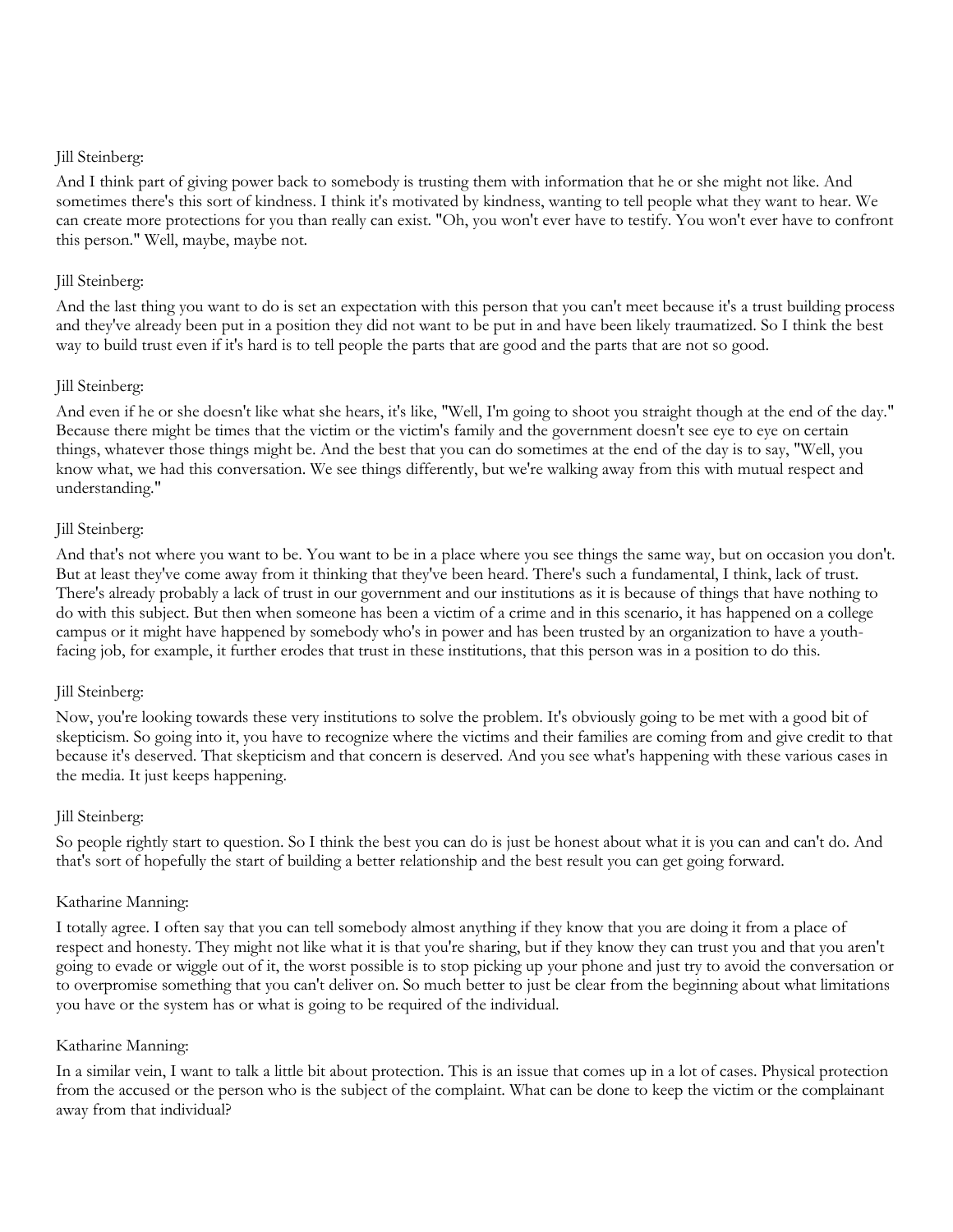There are some things that may be available through the criminal justice process. There can be funding available to provide physical protections, meaning help people to get a security system, for instance, if they're concerned about somebody showing up at the house,. But one of the things that I just want to stress to people is that be alert, be aware of any kind of security concerns. And that's really for everybody. That's the victim and the victim's family, but it's the victim advocate. It's any friends of the victim. It's investigators. Anybody who is involved in this process be alert to any security concerns because people often don't recognize that what they're saying is actually a security concern like, "Oh, I know. He just keeps texting me or I saw him drive by the house a few times. He's just like that. It's no big deal."

#### Katharine Manning:

We want to make sure that everybody in the process is aware of any kind of security concerns so that there can be a plan put in place. Particularly when you're talking about children. We want to make sure that we are identifying security concerns that they might not recognize our security concerns for them.

#### Katharine Manning:

So what I always say is have a healthy curiosity for any kind of security issue and follow up. "Tell me more about that. What time did he drive by? How do you know it was him? Did he pause or not? Were your lights on?" Just trying to get as much information as you can. Again, not in a way that you want to scare them or create any sort of fear in them, but you need to be able to make a plan for their security and to do that, you have to have the information and you've got to communicate it to others so that everybody is aware.

## Katharine Manning:

If you are involved in the investigation and you know that maybe the victim has moved out of her home and is living in a group home, make sure that the people who are at that group home also know that this person has been driving by. Make sure that there's good communication among everybody on the team, in particular about security concerns. Is there anything you want to add on that, Jill?

## Jill Steinberg:

I just want to emphasize from the perspective of a prosecutor and someone who's worked with law enforcement throughout the course of these cases, you can't do anything about actions that you don't know about. Sometimes you hear later into the case that, "Oh, so and so was writing me or I ran into this person at the mall and they gave me this look and you're like, "What, why didn't you tell me?" It's just so common whether it's from people who don't want to bother you and it's from that place or maybe they think you can't do anything about it. It's worthwhile to communicate it. It might be nothing. It might be something.

## Jill Steinberg:

And frankly, just from a hard lawyer perspective, sometimes conduct like that helps your case. It helps bolster the story that you're going to tell about that person's guilt. So it could be a separate charge, frankly. I mean, it could be intimidating witness. So whether you look at it from the victim safety perspective, which of course is the most important perspective is safety first also from sort of the outcome perspective, that could be a part of whether it's a criminal case or a civil case or some other form of investigation, how that person behaves after they're discovered can be enormously probative.

#### Katharine Manning:

I want to shift gears now and talk a little bit about financial compensation that might be available to victims. The financial losses that a victim suffers can be enormous and it can be anything for medical bills, therapy bills, sometimes funeral expenses, replacement of cars or other personal property, lost wages, childcare sometimes for participation in the case.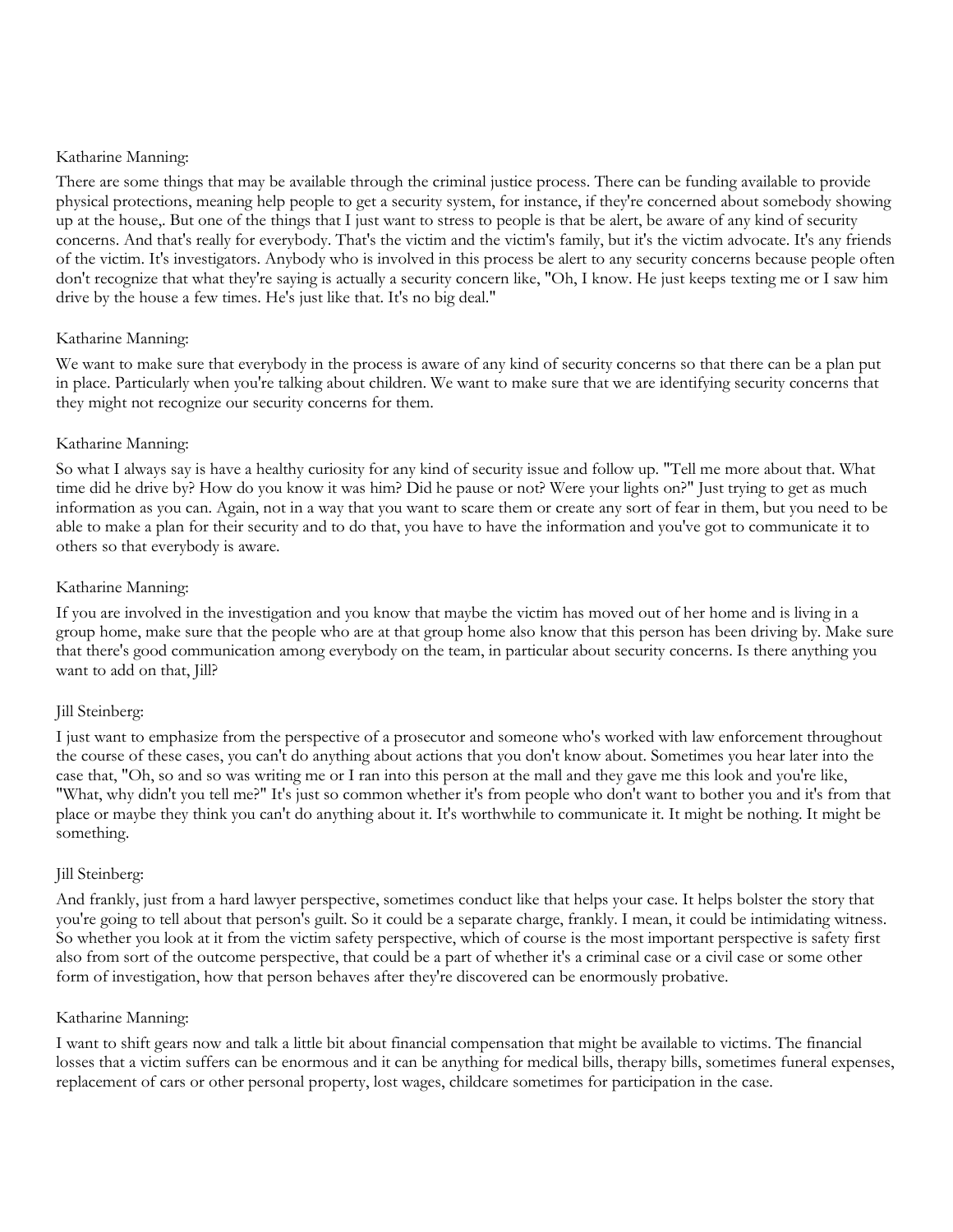So there's a wide array of financial losses that people can experience and there are also a wide array of options. So I just wanted to talk a little bit about them. First off, I wish more people knew about crime victims' compensation, crime victims' compensation is a state run program. Every state in the US has it. And it is money that is available to compensate victims for losses associated with the case. Because it's state run, it varies state by state. And so the types of crimes that are available for which crime victims compensation is available can vary as well as the types of losses that can be covered.

## Katharine Manning:

So you should look it up for your particular state if you're in this situation. Again, you can just Google Minnesota Crime Victims' Compensation and you'll find out both what's available and how to apply. But it is a tremendous resource for a couple reasons. One is it's money from the government and there's a lot of money there, so you don't have to worry that you're not going to get it recovered. You are going to get it recovered. You'll get a check.

## Katharine Manning:

The other thing is it happens much earlier in the case. So even during the investigation, perhaps maybe a crime has been reported and it's still under investigation and it might take three years for this case to get all the way through trial into a sentencing, that crime victim's compensation can happen in that very first year. So you can apply as soon as the crime has occurred. In a lot of jurisdictions, you do have to have at least reported it to police, but even if no case ever comes from it, you can still recover for those losses in compensation.

## Katharine Manning:

So it's a really, really great resource. Another thing I sometimes hear from victims is, "Well, I didn't apply because I wanted to make sure that money was there for other people. I was fine. I was able to replace my phone," or whatever it is. You are not saving somebody else by not applying for that. There is enough money there to compensate all of the victims for the losses that have been designated. So don't feel like you shouldn't apply because you want to save it for somebody who's in more need. You aren't actually saving it. They can recover and you can recover.

## Jill Steinberg:

That's a great point. I was up and watching for a while, as you know. And I think that was one of the only times that I ever heard from anyone that a government program was adequately funded were the victim compensation funds. As a matter of fact, other programs were trying to steal from the victim's compensation fund because it was so robustly funded. I think that's the only time I ever heard anything like that in Washington. So it is there, utilize it.

## Katharine Manning:

Absolutely. So another form of financial compensation for victims, that's a little different is called restitution. So restitution is money awarded to the victim from the offender. So the person who committed the crime will be ordered as part of their sentence to pay compensation to the victim for the costs of the crime. A few differences, obviously, the money is coming from the offender and not from the government. It means that the likelihood of recovery might be a lot lower.

## Katharine Manning:

If you have a corporate defendant, maybe they have the money to pay it. A lot of individual dependents don't. However, for a lot of victims, they do find it very important to know that the offender is having to pay that compensation to them for the losses that they've suffered. That can feel very important to them. The types of losses for restitution can include out of pocket expenses.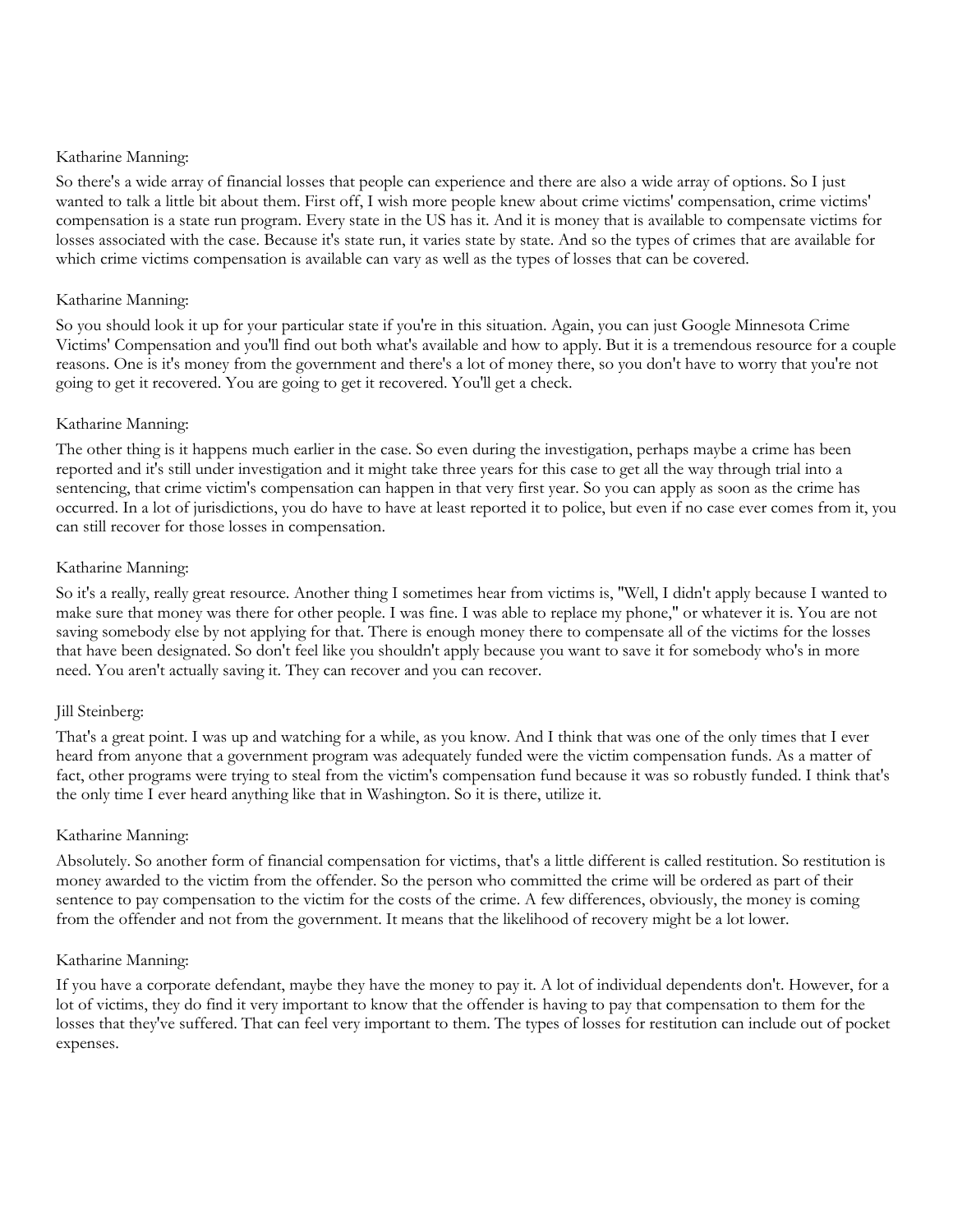So things like hospital bills, cost of replacement of property, it also can include future costs like lost future income can be included in restitution, lost future therapy bills. And in order to get those, you just have to have an expert who can say this is likely what it would cost, and that can be awarded even at the time of sentencing. So it's not like you have to wait until those future therapy sessions happen. You can get an award of restitution today for the future costs of that therapy.

## Katharine Manning:

A few things that are useful for victims in terms of their ability to recover restitution is to retain as many receipts as you can. So if you can show these are the prescriptions, these are the receipts for the prescriptions that I had, these are invoices from my therapist for the sessions that I attended. Here are my wage statements showing that I missed two weeks of work, save all of that documentation. It can be difficult because often it takes so long to get to a criminal trial and sentencing, and that's really where you need that evidence is that the sentencing.

## Katharine Manning:

It might be years later. So try to save that in a place that you'll hold onto so that you can provide it to the prosecutor when that sentencing comes up.

## Jill Steinberg:

Yes. And it's a great idea to think also about what you indicated about what would happen in the future. And this is something that we've seen in the law. It's called child pornography, because it's written that way. As you said, there are better ways to phrase it, but because that's the legal term, I'll use that here. In child pornography cases, there's been a movement toward getting restitution for victims who are shown in these images, not just for the damage and the harm of the viewing process, but also for the impact on those victims going forward, the impact on their educational attainment, the impact on their ability to work the mental health treatment and other things that they're going to need going forward as these images continue to travel around the internet.

## Jill Steinberg:

It's forever in effect. So you can think very broadly about not all the things that have accumulated up to the point of conviction and sentencing, but what it is that the needs might be going forward. So I would think broadly about that if you're in a restitution setting, but then also understand that restitution is somewhat limited in the context of a criminal case. In a sense, there's no pain and suffering. So that part of it is there are certain aspects of sort of a damages claim that you'd have in a civil case that don't cross over into the restitution arena.

## Jill Steinberg:

The other thing to know is that you might look at a defendant. Sometimes people say, "Well, he doesn't have anything." I use the term he just because more of the defendants happen to be male. But this person doesn't have anything. That might be true. It might not be true. It's still worth pursuing, but the other avenue that the government has is forfeiture.

## Jill Steinberg:

Sometimes there could be physical items that are forfeited from a defendant that can then be liquidated and then used to pay a victim restitution. There are different options that are out there depending on what the scenario is. And again, it doesn't hurt to have that conversation and ask. In the restitution setting, the prosecutor is in effect representing the victim in this regard.

## Jill Steinberg:

So you're not having to hire an attorney and initiate a separate action in order to get this money to help sort of offset some of these expenses. So if you have that resource, meaning the government at the time, you might as well use it.